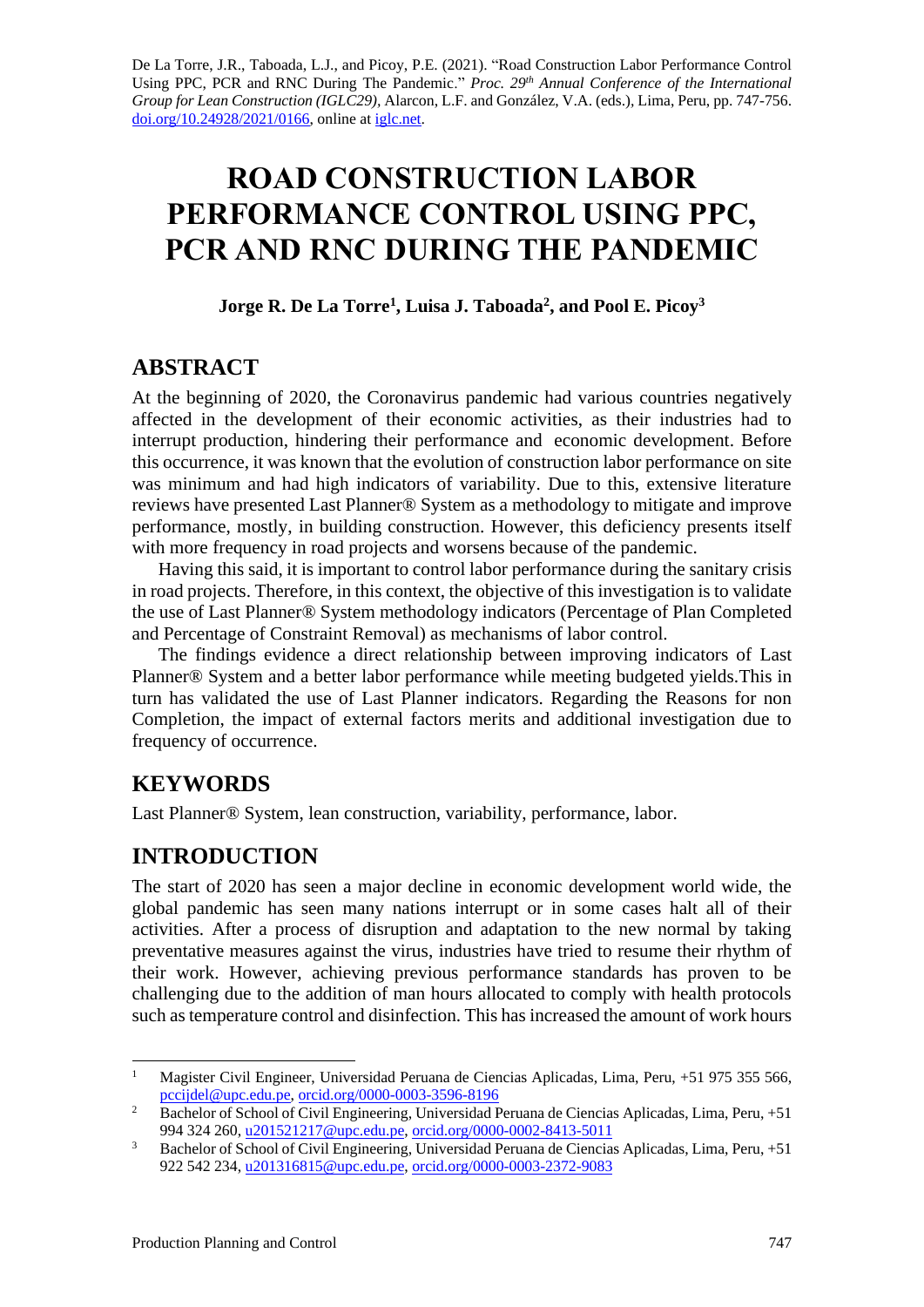in activities that do not provide value to production but are essential. The construction sector nominates such hours as Non-Contributory Time (TNC).

This new reality impacts particularly the construction industry due to the nature of the execution of its activities involving of numerous specialized work force teams which work together to achieve the goals of construction projects (Cost, time, quality) (Sinesilassie et al. 2018). In adition, these past years, the construction industry has been critizicized and compared to other industries due to the reduced evolution of labor performance and the few tools established to control and improve them, which leads to wastes in the processes causing cost overruns and decreased productivity (Bølviken and Koskela, 2016). This was identified by Ballard and Howell in 1992 (Hackett et al. 2019). As shown in Figure 1, while all norwegian industries improve the productivity of their work force, in terms of value added per working hour, there exists a declining trend in labor productivity of on-site construction Activities (Ahmad et al. 2020).



Figure 1: Labour productivity of on-site construction (Figure 15 in Ahmad et al., 2020)

This defect stands out even more in the face of the new normal, due to the increase of TNC and Karunakaran et al. (2019), indicate that it is more frequent in road works due to its longitudinal nature; however, the literature has been limited, for the most part, to address variability through none traditional tools in building construction. According to their research, the causes of variability in road works depend on factors that cause delays in the work flow. These are poor project planning and scheduling, design changes during execution, underground electrical and sanitary networks, material shortages, material and equipment failure, poor communication and interaction, weather, inadequate construction methods, inexperienced contractors and poor site investigation.

According to Radzi et al. (2020), the inefficient performance is found between the most common and significant impacts faced by road construction projects when constraints are not dealt with. Their study proposes that projects that have previously taken care of constraints have imporved scheduale performance by 22%, productivity improvement of 29% and 21% less changes during the execution compared to other projects that do not deal with their constraints. i.e. they have less variability. Therefore, this research will use the percentage of constraint removal (PCR), an indicator proposed by Jang and Kim (2007) as a measure for the make-ready process.

Last Planner® System (LPS) is a methodology based off the philosophy of Lean construction (LC) of which's' primary objective is to obtain a reliable workflow through anticipated identification of constraints. According to Ballard and Tommelein (2016), a reliable workflow is achieved by eliminating waste and reducing variability, thus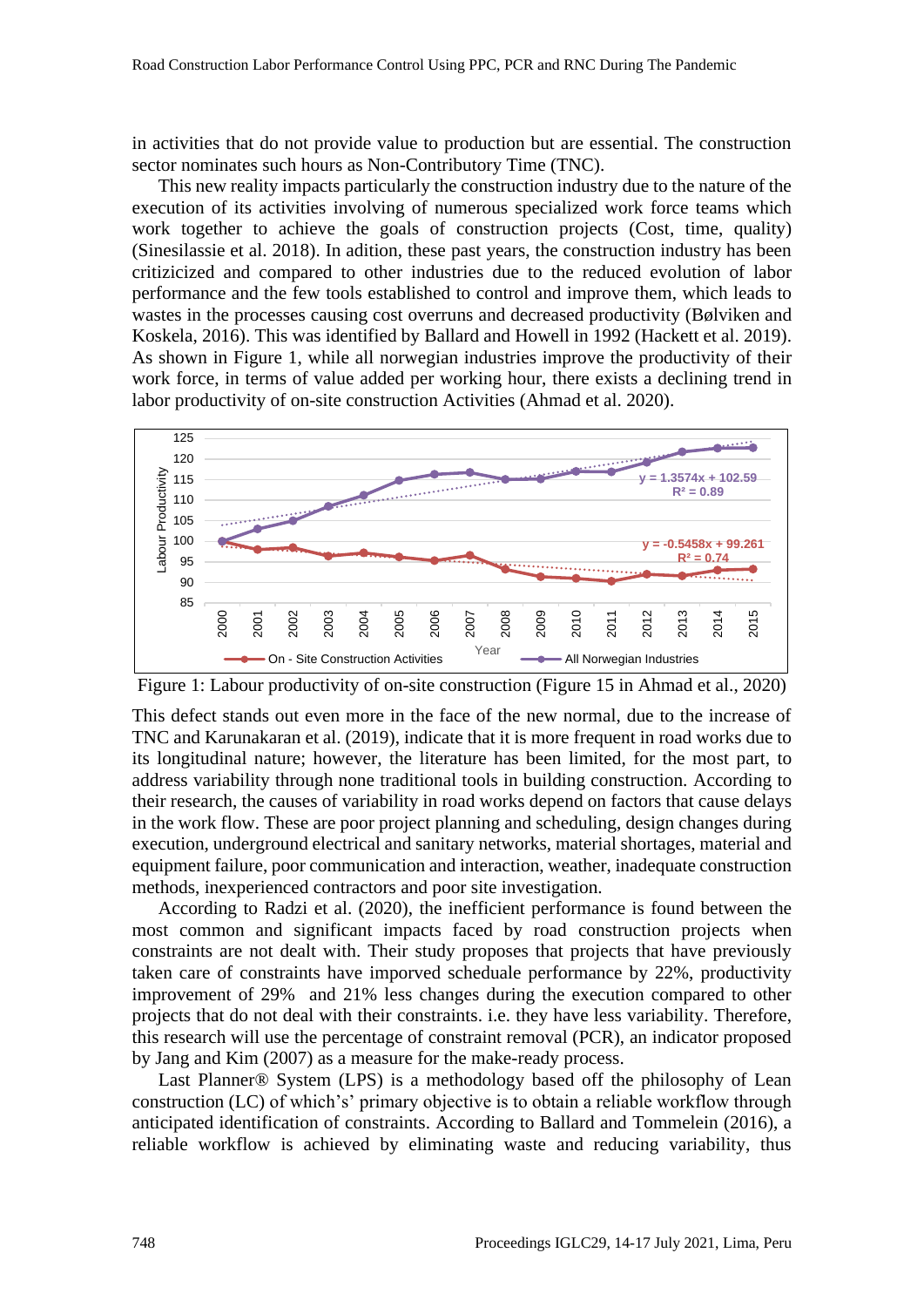improving the work force performance. This reliability can be measured through the percentage of plan completed (PPC) and the performance of resources. In addition, managemental level (work management, plan, task and sequence of work), human resources (labor loyalty, stability of human resources, work force), rework and weather are some of the factors that determine 64.23% of the reliability of the work flow (Zhang et al. 2017).

On the other hand, according to Li et al. (2019) LC techniques have a positive impact on cooperation between workmen and their supervisors to complete tasks and suggest ways to improve processes, as well as in interactions with customers, which provides a collaborative environment that improves project performance. It is worth mentioning that researchers have experienced time and cost savings due to LC. Liu and Ballard (2008) highlight that in the face of a high PPC trend, the contractor achieved cost improvements of 24%. Similarly, Dallasega et al. (2016), demonstrated a labor savings of 8% compared to the initial estimate when applying LPS in their case study.

Due to the scarce evolution of labor performance, the few tools that have the capacity to control it and the higher incidence of variability in road projects, this research seeks to demonstrate, within the context of the new normal, the relationship between the control of labor performance of the case study (road project) and the indicators PPC, PCR and reasons for non compliance (RNC), as well as to answer the question: Is it valid to use the indicators PPC, PCR and RNC as a control mechanism of labor performance in road construction within the new normal?

### **METHOD**

The methodology of this research (Figure 2) was applied to a road work (roads and sidewalks) executed in the city of Lima, capital of Peru, during the last quarter of 2020.



Figure 2: Flowchart of Research Process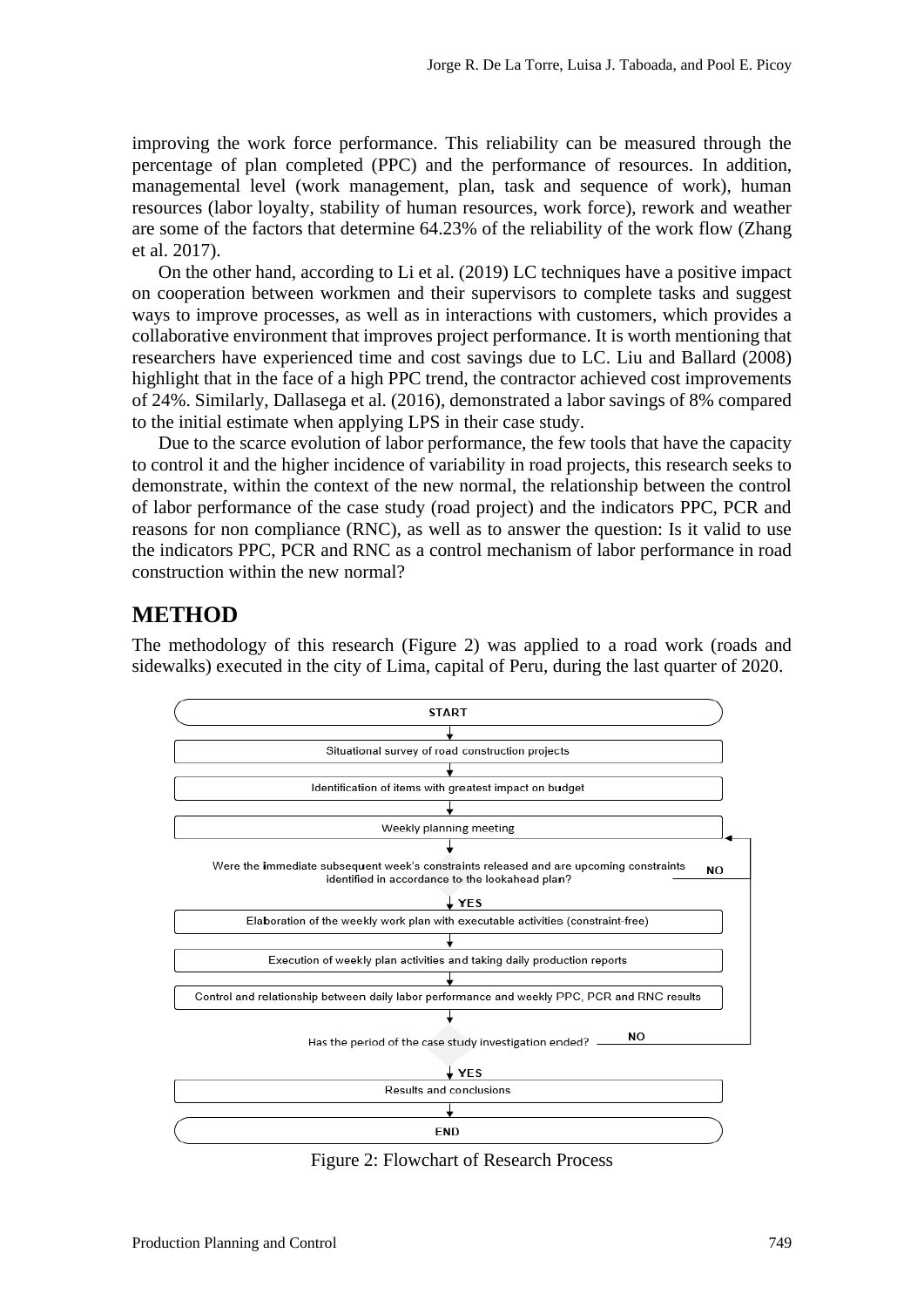As a first step, a situational survey of road works was made, then the items in execution that had the greatest impact on the budget were identified, with which weekly planning meetings were started for the 6-week period of execution of activities. These meetings were held at the end of each week. In these meetings, activities were updated and constraints were analyzed according to the LookAhead; and activities free of constraints were planned for the following week. Also, the PPC, PCR, RNC indicators and the actual labor performance of the control items of the completed week were evaluated.

Figure 2 represents the methodology used for the control of the labor performance of a road project within the context of the new normal using as a mechanism the PPC and PCR indicators and RNC for decision making oriented to continuous improvement.

#### **SITUATIONAL SURVEY OF ROAD CONSTRUCTION PROJECTS**

The survey was conducted among 40 professionals from 16 construction companies specializing in road projects during the new normal, from which it was found that 21% of the respondents, according to their experience, believed that the inadequate composition and size of crews is a factor that negatively impacts labor performance (Figure 3).



Figure 3: Factor of variability of the labor performance

Likewise, 22% of the professionals rated Waiting or Downtime as the waste with the greatest impact on labor performance. (Figure 4).



Figure 4: Waste with the greatest impact on labor performance

In addition, Figure 5 shows that, according to specialists, the average Productive Time (TP), i.e., that which the time that workers add direct value to production of executed activities., represents 50.45% of the activities performed at the construction site.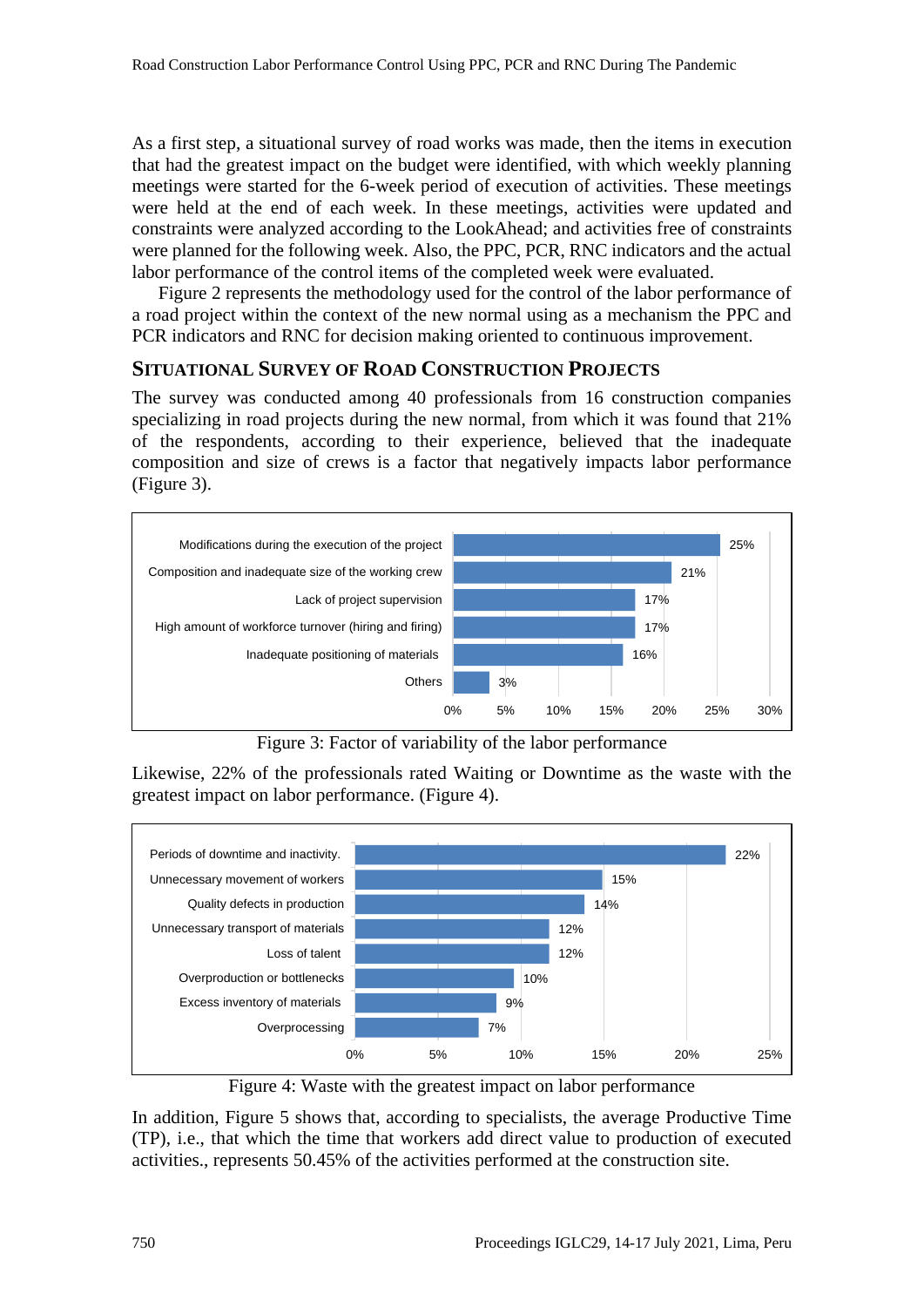



Table 1 presents the causes and consequences of variability provided by road project specialists.

| 0.000 UU 0.000 UU                                          |                                                                                                  |  |  |  |  |  |  |  |
|------------------------------------------------------------|--------------------------------------------------------------------------------------------------|--|--|--|--|--|--|--|
| <b>Causes</b>                                              | <b>Consequences</b>                                                                              |  |  |  |  |  |  |  |
| Poor planification                                         | Waits, unresolved constraints                                                                    |  |  |  |  |  |  |  |
| Incompatibility between tecnical file and<br>field reality | Rework, cost overuns, and new studies.                                                           |  |  |  |  |  |  |  |
| Natural disasters                                          | Imposibility of work realization due to rain                                                     |  |  |  |  |  |  |  |
| Incompatibility in layouts                                 | Delays and reschedualing of work                                                                 |  |  |  |  |  |  |  |
| Indefitions imputed to the client                          | Time extensions and cost overuns                                                                 |  |  |  |  |  |  |  |
| Climate change                                             | Not being able to asphalt or pur pavements                                                       |  |  |  |  |  |  |  |
| Not having a complete report of<br>interferences           | None budgeted extra labor                                                                        |  |  |  |  |  |  |  |
| Lead time of resources                                     | Delay                                                                                            |  |  |  |  |  |  |  |
| Hiring of unqualified personnel, deficient<br>programing   | Low performance                                                                                  |  |  |  |  |  |  |  |
| Lack of planning and control of production                 | Working without clear goals, which implies<br>greater costs and possibly missing the<br>deadline |  |  |  |  |  |  |  |
| Underground interference in urban areas                    | Halt of work due to new activities which require<br>resolution                                   |  |  |  |  |  |  |  |

Table 1: Causes and consequences of variability in labor performance. Source: Own elaboration.

These survey results provided a situational overview of road works and guided the PPC and PCR indicators towards a controlled labor performance within the context of the new normal.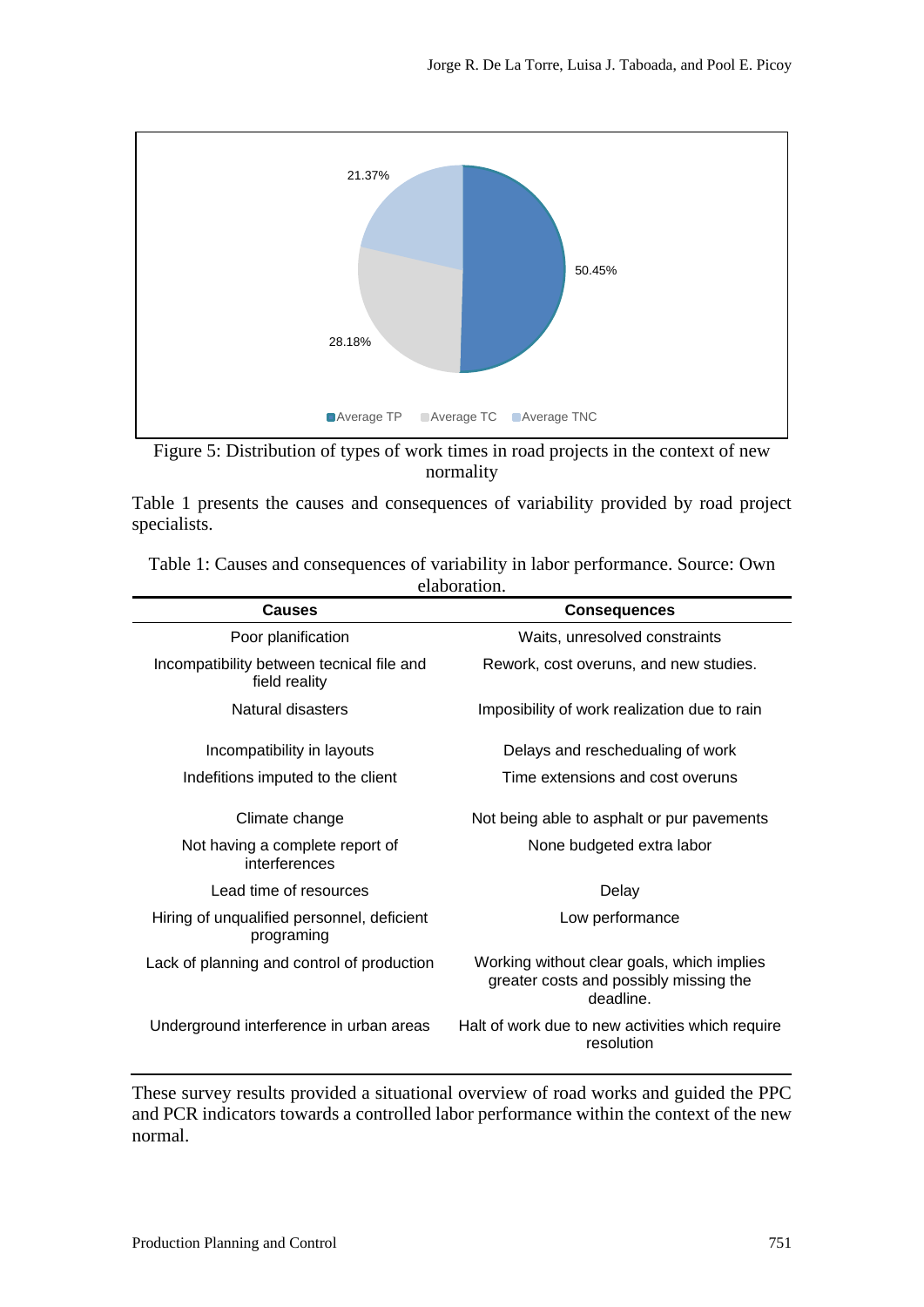#### **IDENTIFICATION OF ITEMS WITH THE GREATEST INCIDENCE**

Table 2 shows the items that were under execution during the study period. Under the criterion of controlling the labor performance of those that add the most value to the project, the first seven items with the greatest impact on the budget were selected

| N°             | Item description                         | % impact on budget |  |  |
|----------------|------------------------------------------|--------------------|--|--|
| 1              | <b>Rigid Pavement</b>                    | 34.76%             |  |  |
| $\overline{2}$ | Granular Sub-base H=20 cm                | 5.66%              |  |  |
| 3              | <b>Concrete Sidewalks</b>                | 4.40%              |  |  |
| 4              | Pavement painting                        | 2.99%              |  |  |
| 5              | <b>Asphalt Contraction Joint Sealing</b> | 1.50%              |  |  |
| 6              | Excavation to subgrade in Loose Material | 1.20%              |  |  |
| 7              | Demolition of Flexible Pavement          | 1.18%              |  |  |
| 8              | Installation of guardrails               | 1.17%              |  |  |
| 9              | Painting of guardrail                    | 1.17%              |  |  |
| 10             | Ready-mixed concrete for curbs           | 0.97%              |  |  |
| 11             | Excavation and pouring for vertical sign | 0.89%              |  |  |
| 12             | Ready-mixed concrete for parapets        | 0.48%              |  |  |
| 13             | Cleaning of pavements                    | 0.36%              |  |  |
| 14             | Retaining wall                           | 0.33%              |  |  |
| 15             | Concrete sewer                           | 0.21%              |  |  |
| 16             | Speed bumps                              | 0.19%              |  |  |

Table 2: Activities being carried out during the study period

#### **WEEKLY PLANNING MEETING**

These meetings were held at the end of each week. In these meetings, the LPS indicators and the yield curves of the control items were evaluated; and the planning for the following week was done. In that sense, the agenda was divided into two parts:

#### **Executed Week Review**

- **Percentage of Plan completed (PPC):** Indicator to verify compliance with the activities of the Weekly Plan for the week executed (Ballard and Tommelein, 2016).
- **Reasons for Non Compliance (RNC):** Oualitative indicator through which decisions are made and corrective actions are taken with respect to the activities of the PPC that were not complied with. It also contributes to the continuous improvement of the system (Ballard and Tommelein, 2016).
- **Percentage of Constraint Removal (PCR):** This indicator verifies compliance with the weekly scheduled release of constraints, allowing the determination of executable tasks (Lagos et al., 2019).

In addition, performance curves were developed in order to establish the relationships between the weekly results of PPC, PCR and labor performance.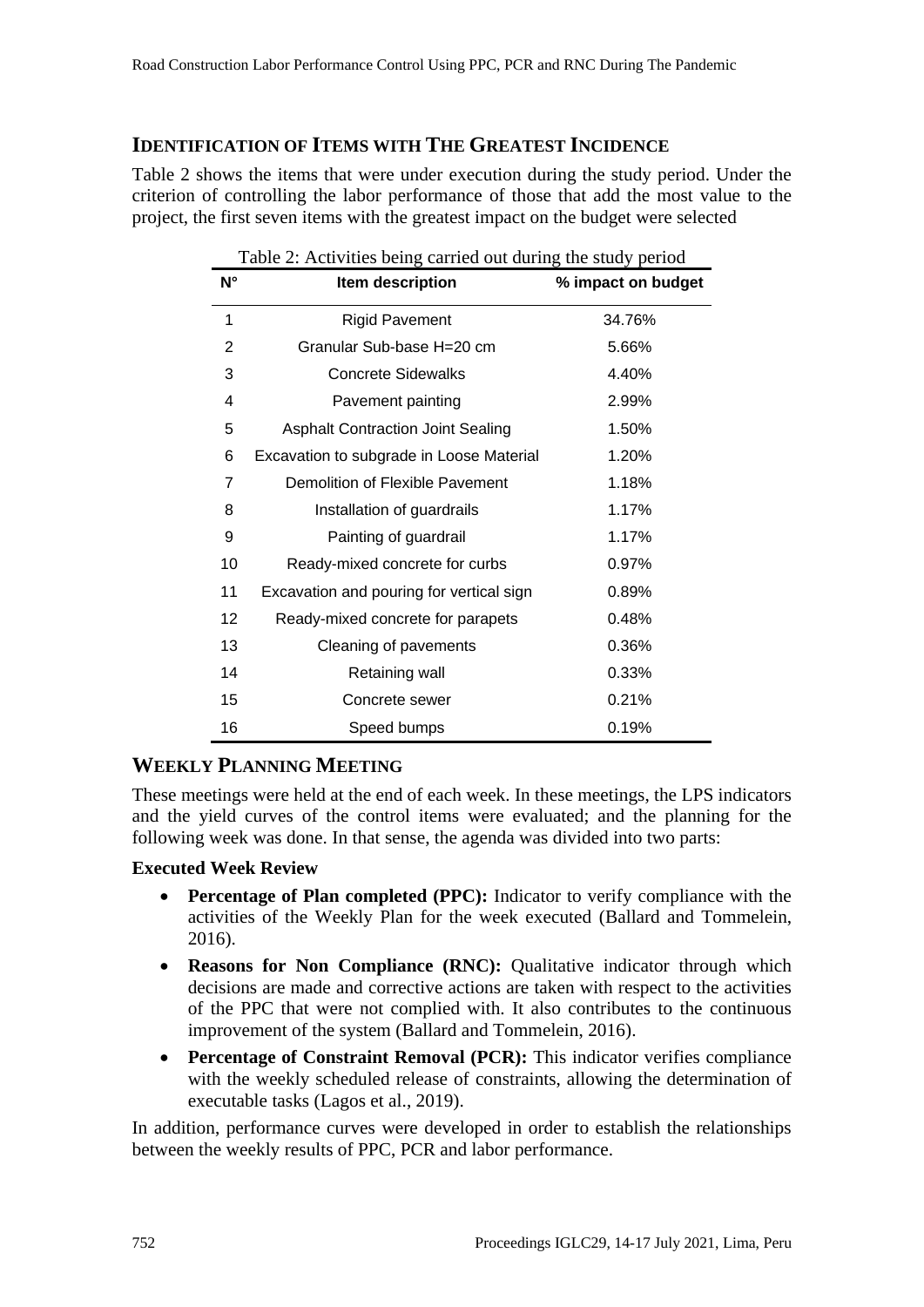Labor performance curves: This graph identifies whether the labor resource meets the expected performance (input/output), according to the budget, because if the accumulated performance is higher than the budgeted performance, more man-hours (input) are being used than expected, which translates into cost overruns. This tool is based on data obtained from daily production reports of the control items, which indicate the composition of the work crew (workmen quantity), the amount of production (output) and the hours used for this.

#### **Immediate Post Week Planning**

- **Weekly work plan:** Detailed work plan for the following week. It is elaborated with activities free of constraints (Executable Tasks).
- **Constraint analysis:** Performed with information of each constraint that compromises the execution of an activity, identified in the lookahead, in order to determine the time and responsible for releasing it.
- **Lookahead Plan:** Planning whose time horizon should be equivalent to the time it takes for the most critical constraints to be lifted, so that these are identified and resolved in time. For the case study the time horizon was 3 weeks.

#### **RESULTS**

The results show that the lower the PPC and PCR (Figure 6 and 7), the performance is higher, which translates into inefficient use of resources and cost overruns. This is due to the fact that, in the event of non-compliance with the release of constraints, the workflow is interrupted, which implies greater use of labor resources.



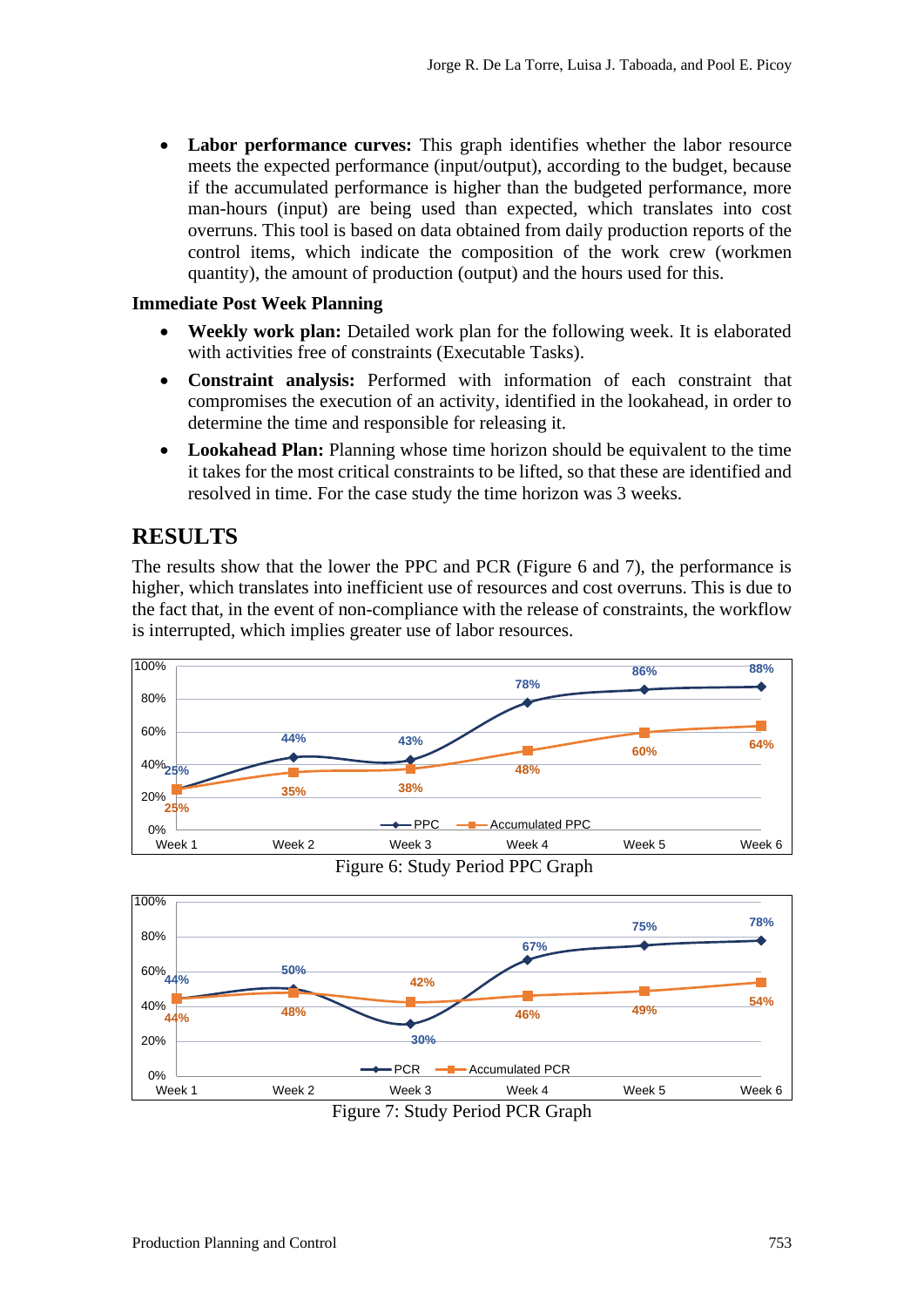The improvement in performance begins in week 3 (Figure 8), at which point the PPC and PCR tend to rise, which is explained by timely decisions and actions regarding labor and release of constraints.



Figure 8: Labor performance curves

It is worth mentioning that some decisions involved more workmen, however, the labor performance was aligned with the budgeted performance of each control item, i.e., the system minimized labor cost overruns, which shows that it was able to control its performance within the current situation, as well as improve production speed, considering 8 hours of daily work (Table 3). This last finding is attributed to the weekly analysis of PPC and PCR results and the identification of RNCs to contribute to decisions aimed at continuous improvement of the workflow.

| Item description                                    | Workmen<br>Nr. | <b>Labor Performance</b><br>(input/output) |                     |        | Production speed (output/day)        |                             |                 |
|-----------------------------------------------------|----------------|--------------------------------------------|---------------------|--------|--------------------------------------|-----------------------------|-----------------|
|                                                     | (a)            | <b>Budgeted</b>                            | <b>Start</b><br>(b) | End(c) | <b>Start</b><br>1<br>$b/(a\times 8)$ | End<br>1<br>$c/(a\times 8)$ | <b>Increase</b> |
| Rigid Pavement (m <sup>2</sup> )                    | 18             | 0.16                                       | 0.17                | 0.16   | 848                                  | 905                         | 7%              |
| Demolition of Flexible<br>Pavement $(m2)$           | 6              | 0.19                                       | 0.02                | 0.01   | 2464                                 | 4657                        | 89%             |
| Excavation to subgrade in<br>Loose Material $(m^3)$ | 3              | 0.09                                       | 0.08                | 0.07   | 305                                  | 350                         | 15%             |
| Granular Sub-base H=20 cm<br>(m <sup>2</sup> )      | 5              | 0.04                                       | 0.02                | 0.02   | 2340                                 | 2037                        | $-13%$          |
| Pavement painting (m)                               | 8              | 0.64                                       | 0.62                | 0.20   | 104                                  | 320                         | 208%            |
| <b>Asphalt Contraction Joint</b><br>Sealing (m)     | 14             | 1.13                                       | 0.09                | 0.07   | 1287                                 | 1512                        | 17%             |
| Concrete Sidewalks (m <sup>2</sup> )                | 7              | 0.71                                       | 1.15                | 0.70   | 49                                   | 80                          | 63%             |

Table 3: Results cumulative labor performance curves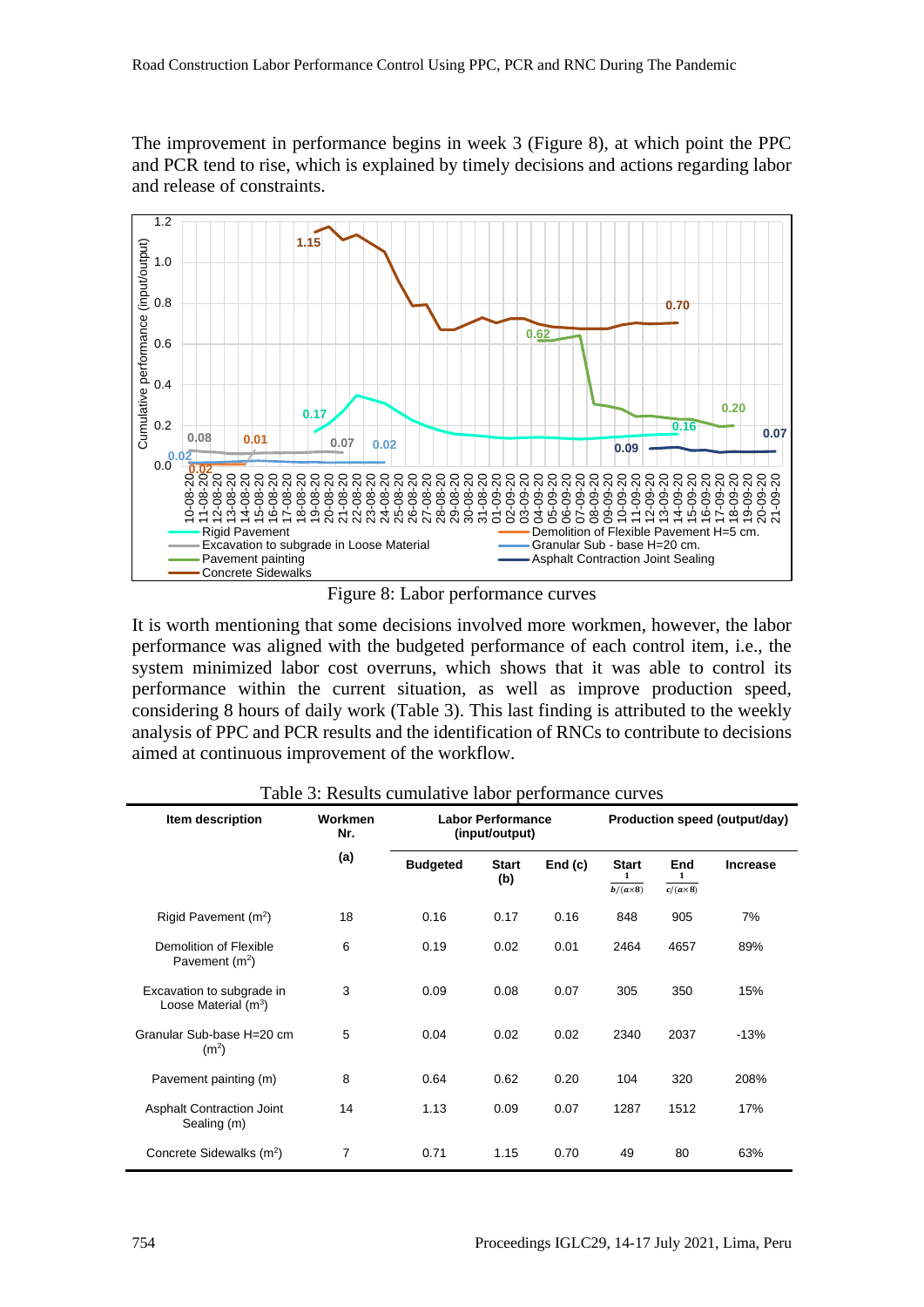Finally, with respect to the RNCs identified during the current health situation, the most frequent are the external ones with 42% (Figure 9), since roadworks present factors specific to the type of project that can cause interruptions in the work flow throughout its development, which is why the labor performance is variable. Specifically, the irregularity of vehicular flow and frequent interference with residential access during the new normality was identified, as well as with services such as public lighting poles within the roadway and subway power lines. Therefore, it is recommended that before the start of a road project developed during the current situation, information about these factors be taken, since they represent a constraint and by taking action to release them, a workflow without interruptions and with better labor performance would be achieved.



Figure 9: RNC Pareto Chart

## **CONCLUSIONS**

- It was found that the monitoring of labor performance of road construction projects through the PPC, PCR and RNC indicators generated a positive impact on improving labor performance in road projects developed during the new normal.
- It was verified, according to the Pareto chart, that in the new normality, the greatest source of RNCs are: External, labor, materials and quality with a cumulative percentage of 80%.
- Specific external RNCs during the study period were found to encounter heavy and light traffic problems in the work areas, as well as interference with residential access and domestic public services.
- Better PPC and PCRd were found to be directly related to a labor performance in line with the Budget.
- It was found that when the PCR tends to be higher the PPC is also higher, since the best decisions made during the constraint analysis minimized workflow interruptions by improving labor throughput.
- It was found that low PPC and PCR, translates into and inefficient labor performance which in turn leads to higher cost overruns for the road project.
- A 24% to 64% improvement in PPC resulted in up to 67.74% improvement in the work force performance of the pavement painting control line item.
- This study contributes to existing knowledge and practice, in the context of the pandemic, by validating the methodology for monitoring and optimizing the